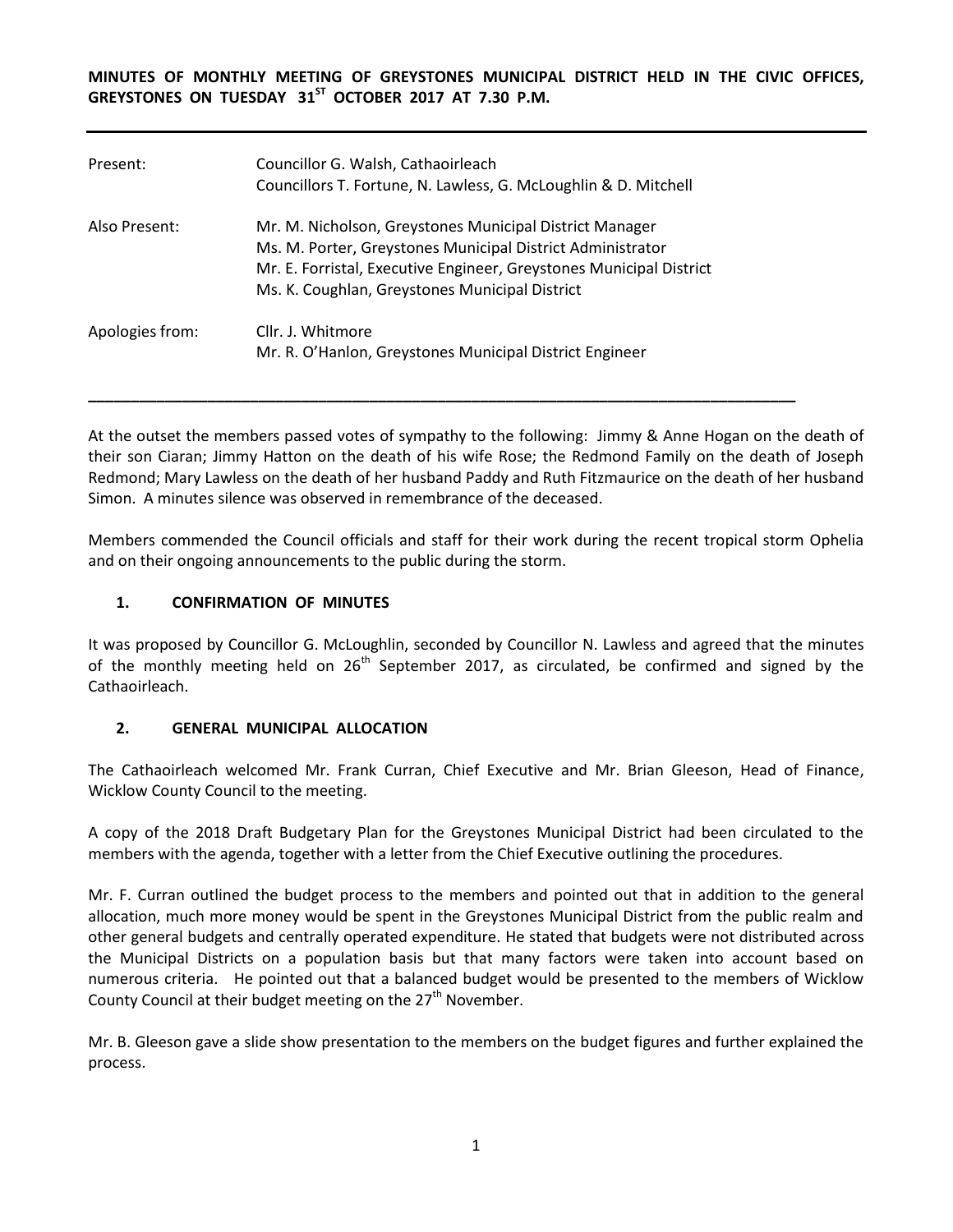During discussion on the allocation members asked for details of the amount of Local Property Tax collected in the Greystones Municipal District and were informed by Mr. B. Gleeson that this information was not available to the Council but that the Minister was being requested to release those figures. Members were of the opinion that LPT should be spent in the localities where it was collected.

Members expressed dissatisfaction with the way the finances available to the Council were allocated between the Municipal Districts and stated that analysis of the figures showed that the Greystones MD got less per capita than the other MDs. In relation to pay and pensions, members stated that these should be paid from central government funds as they accounted for a huge chunk of the Council budget each year. Members also asked for details of the running costs, and what income could be generated for the Greystones MD, if it charges were introduced for parking at the park and ride car park.

Following discussion the members agreed the allocations and thanked Mr. Curran and Mr. Gleeson for attending the meeting.

# **3. WICKLOW COUNTY COUNCIL'S HOUSING CAPITAL PRIORITY 2019 – 2021 AND STRATEGIC LAND MANAGEMENT**

The District Administrator advised the members of the contents of an email received from the Director of Housing requesting that this matter be postponed until the November monthly meeting. This was agreed.

# **4. UPDATE ON GREYSTONES HARBOUR DEVELOPMENT**

A meeting had taken place earlier in the evening with Mr. Sean Quirke, Wicklow County Council when an update on the harbour development was given. The fishermens' representative, Mr. Tim Storey did not attend that meeting but it was agreed that a letter be sent to the five fishermen that Mr. Storey claimed to represent to request confirmation that he was acting on their behalf and details of their requirements, etc. going forward.

# **5. ARRANGEMENTS FOR CHRISTMAS LIGHTS**

A meeting of the Community Affairs Committee had been held earlier in the evening to discuss the Christmas Lights.

Councillor G. McLoughlin advised that the Greystones 2020 group were willing to organize the event in conjunction with the Community Affairs Committee again this year, on Saturday  $25<sup>th</sup>$  November at 5.15 p.m. and that they would collect contributions from local businesses. She emphasized the need for volunteers to help out on the day.

# **1. REPORT FROM GREYSTONES MUNICIPAL DISTRICT ENGINEER**

A report on works carried out and planned in the district was circulated to the members and the Engineer answered any queries from the members in relation to same.

Following discussion it was agreed that the following issues be referred to Wicklow County Council:

- 1. Removal of trees/branches blown down in storm Ophelia in Hillside and Heathervue estates
- 2. Marking of cycle lanes / yellow box at Killincarrig
- 3. Provision of litter bin at La Touche Place, Greystones
- 4. Provision of hand rail on bridge as part of Kilcoole Mass Path works
- 5. Measures to prevent parking on footpaths at Blacklion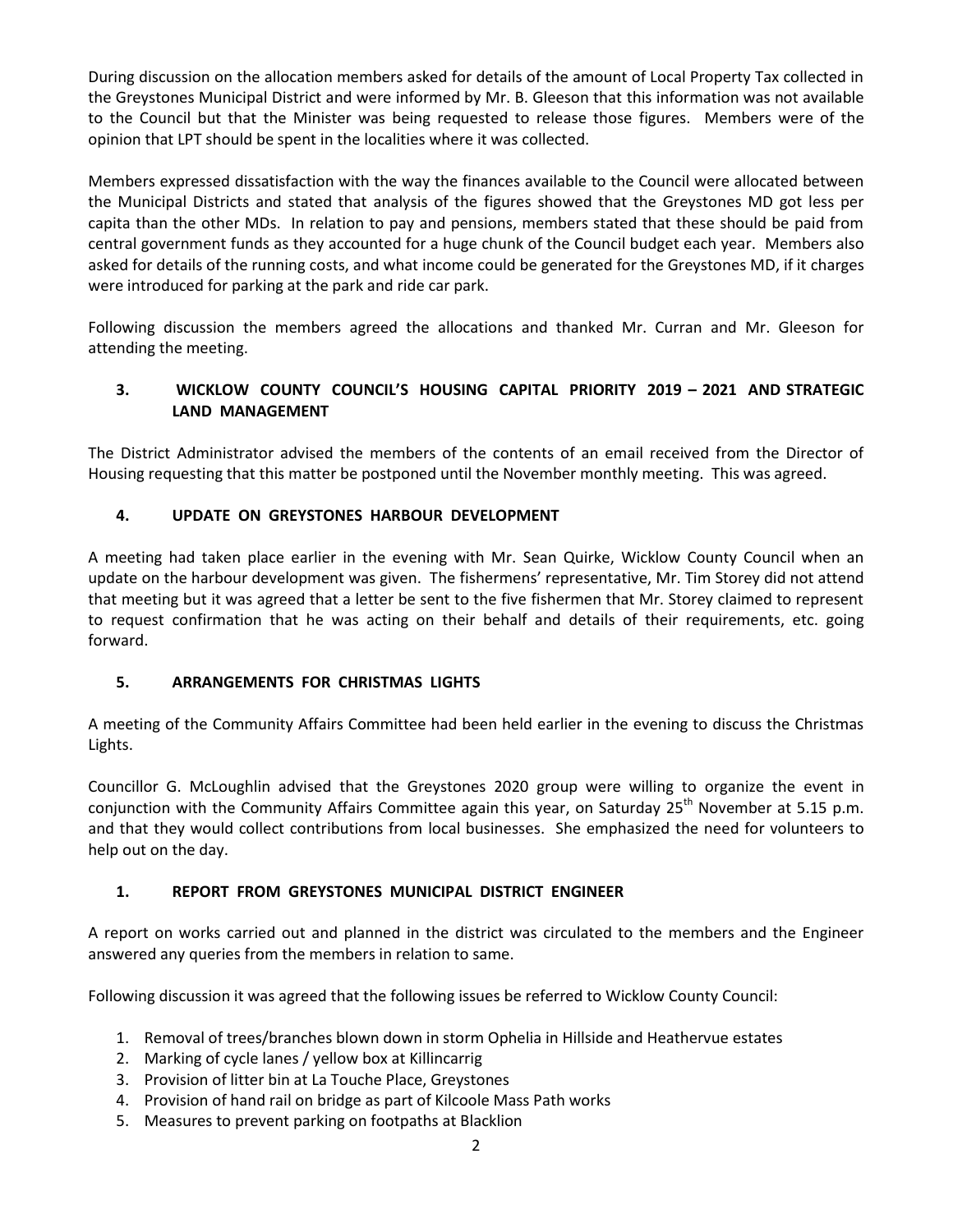It was also agreed that the local Gardai be asked to monitor the issue of cars parking on the footpaths at Blacklion and to take appropriate action if required.

### **6. NOTICES OF MOTION:**

(a) Motion in the names of Councillors D. Mitchell & G. McLoughlin: "What is the latest information on the la Touche Hotel which looks a mess? Have they submitted a Conservation Statement or is it being discussed and what can be done to get progress?"

The District Administrator informed the members that a Conservation Report had been submitted in relation to the compliance issues for the development and following discussion it was agreed to request the Planning Office to circulate the County Wicklow Heritage Officer's report on the Conservation Report.

(b) Motion in the names of Councillors D. Mitchell & G. McLoughlin: "What can be done to produce a safer road crossing to the 3 schools at Blacklion including Traffic Wardens and reducing speed on new Chapel road at Lidl?"

The District Administrator informed the members of the requirements of the planning permission that the three schools operate as a single campus, and in relation to the appointment of a Mobility Management Officer. It was agreed to request the Planning Enforcement Section of Wicklow County Council to engage with the schools to ensure compliance with their planning permissions.

(c) Motion in the names of Councillors G. McLoughlin & D. Mitchell:

"If the emergency accommodation development in Blackberry Lane was not subject to any planning permissions, is there a limit as to the length of time such accommodation can be in situ. Can we get clarification as to when this emergency accommodation will be relocated?"

The District Administrator advised the members that there was no limit on the length of time that this accommodation could remain in situ and that the family would be considered for a transfer when a suitable Council property became available.

#### **7. CORRESPONDENCE**

- 1. The District Administrator informed the members that Wicklow County Council had contacted Paul Dunne to arrange a suitable date for a Civic Reception to be held in Greystones and that further details would be advised when available.
- 2. The District Administrator informed the members that she had contacted the agent for the developer of the car park site at Main Street, Kilcoole requesting that the developer meet informally with the members to discuss the proposed development and that she was awaiting a reply.
- 3. Councillor G. McLoughlin informed the members that the Greystones2020 group was willing to provide updates on their activities for the monthly meetings of Greystones Municipal District.

#### **8. ANY OTHER BUSINESS**

1) In response to a query from the members the District Administrator stated that she would ask the planning office to ensure that all members were circulated with planning lists.